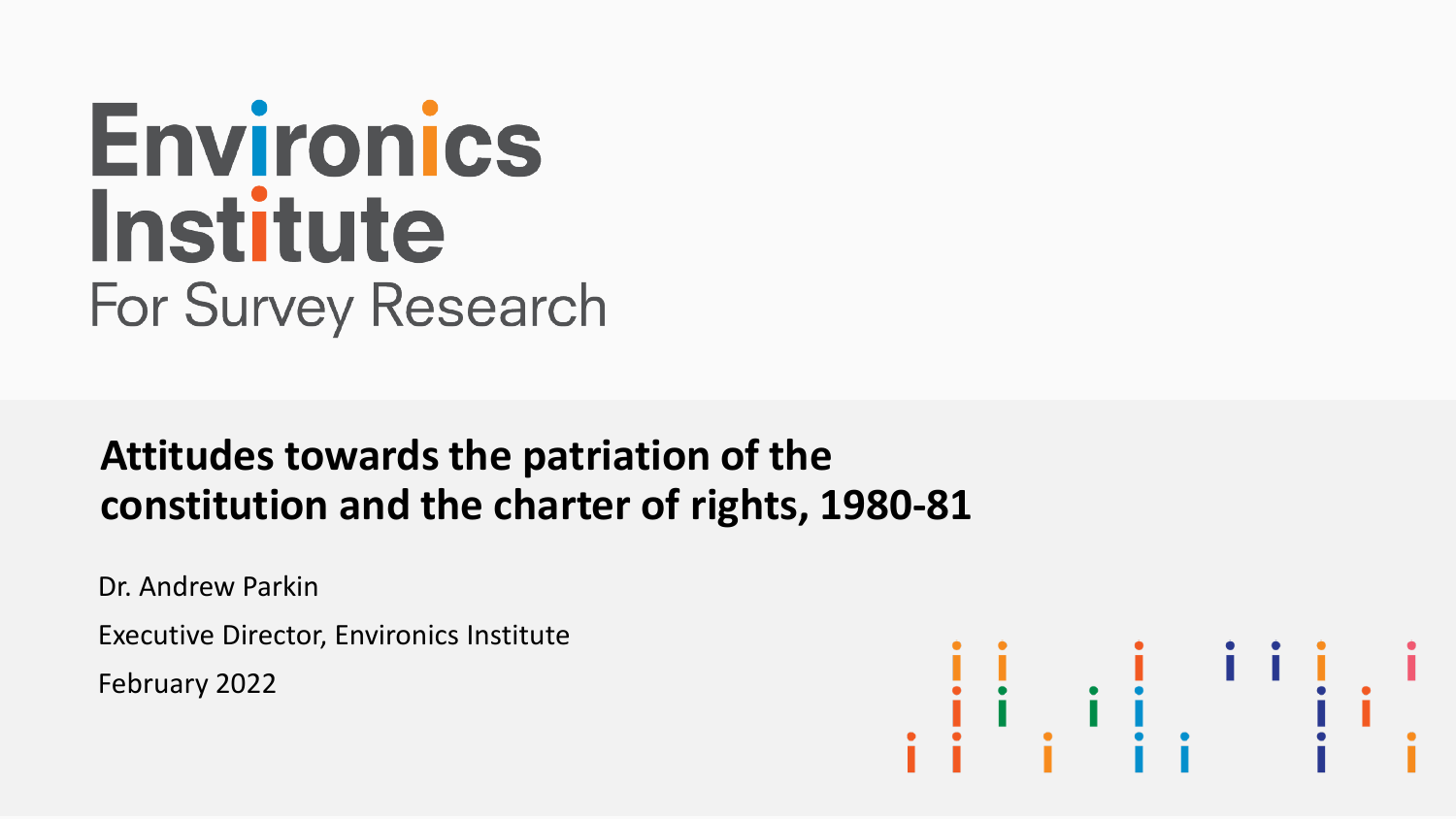### What, in your opinion, is the most important problem now facing the Canadian federal government? (open-ended question)

CROP Report 1980-5 (Sep. 15 to 30, 1980)

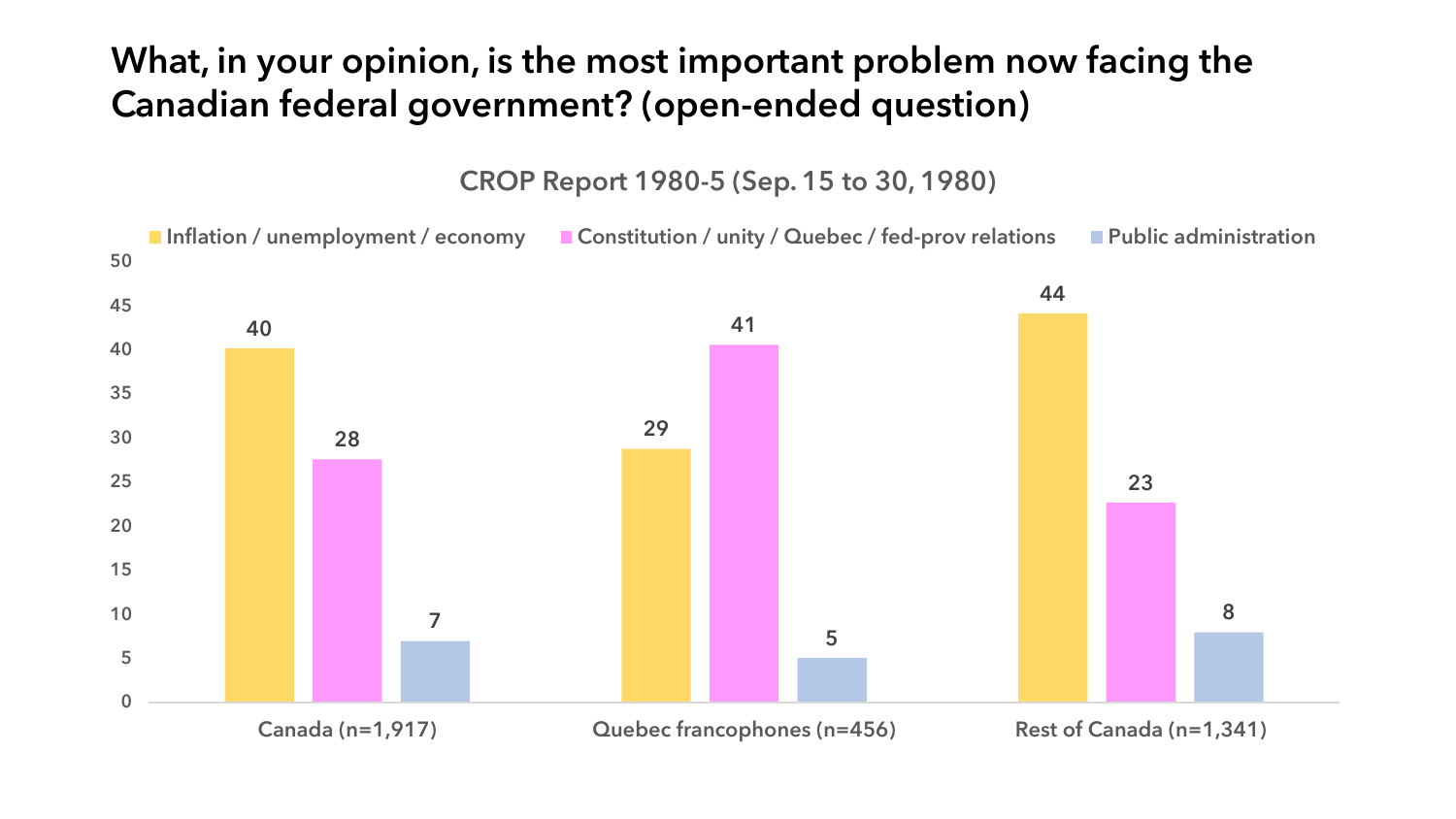### What, in your opinion, is the most important problem now facing the your provincial government? (open-ended question)

CROP Report 1980-5 (Sep. 15 to 30, 1980)

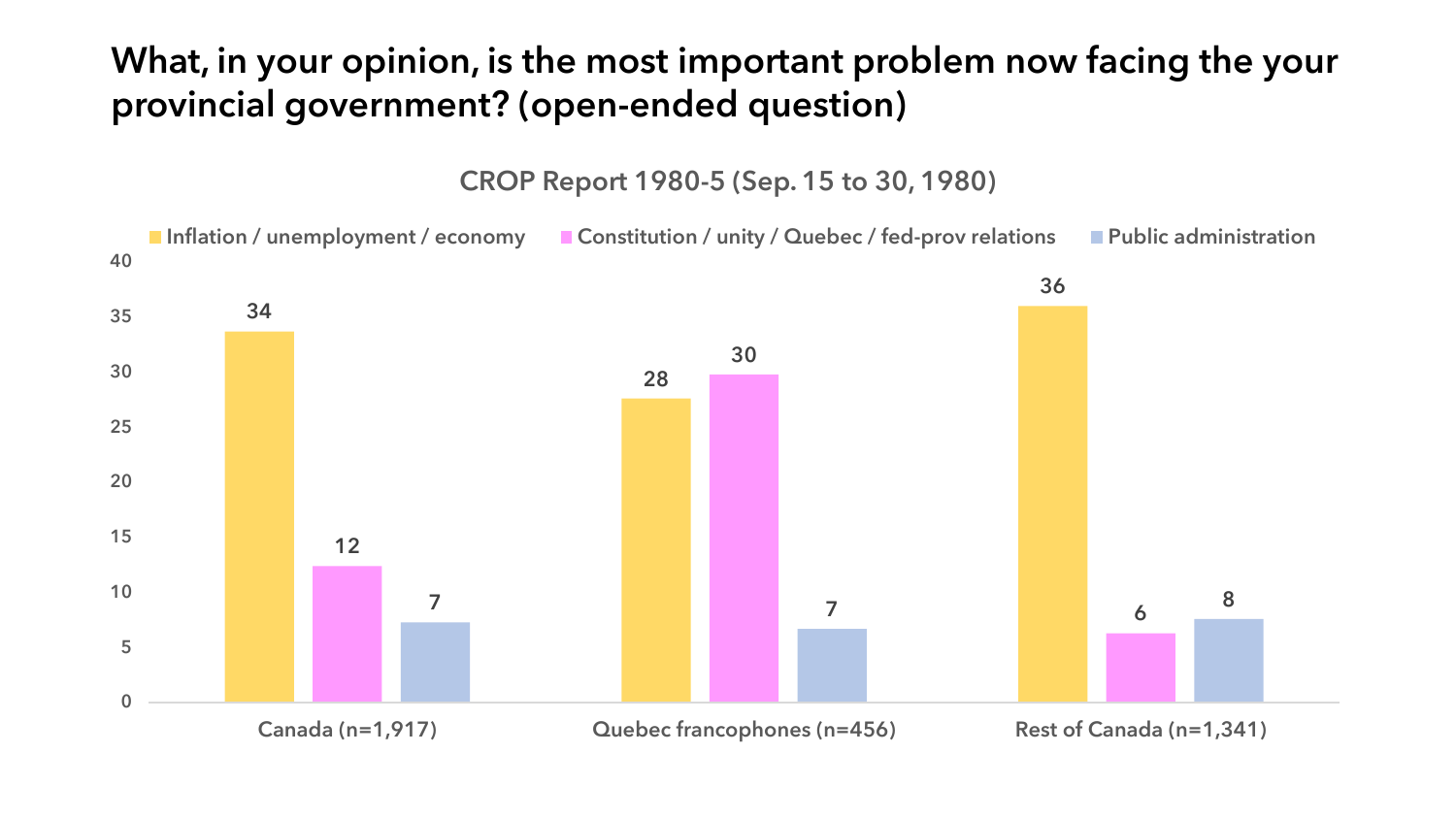### What, in your opinion, is the most important problem now facing the Canadian federal / your provincial government? (open-ended question)

#### Facing the federal government

- **Inflation / unemployment / economy**
- Constitution / unity / Quebec / fed-prov relations



#### Facing your provincial government

- **Inflation / unemployment / economy**
- Constitution / unity / Quebec / fed-prov relations



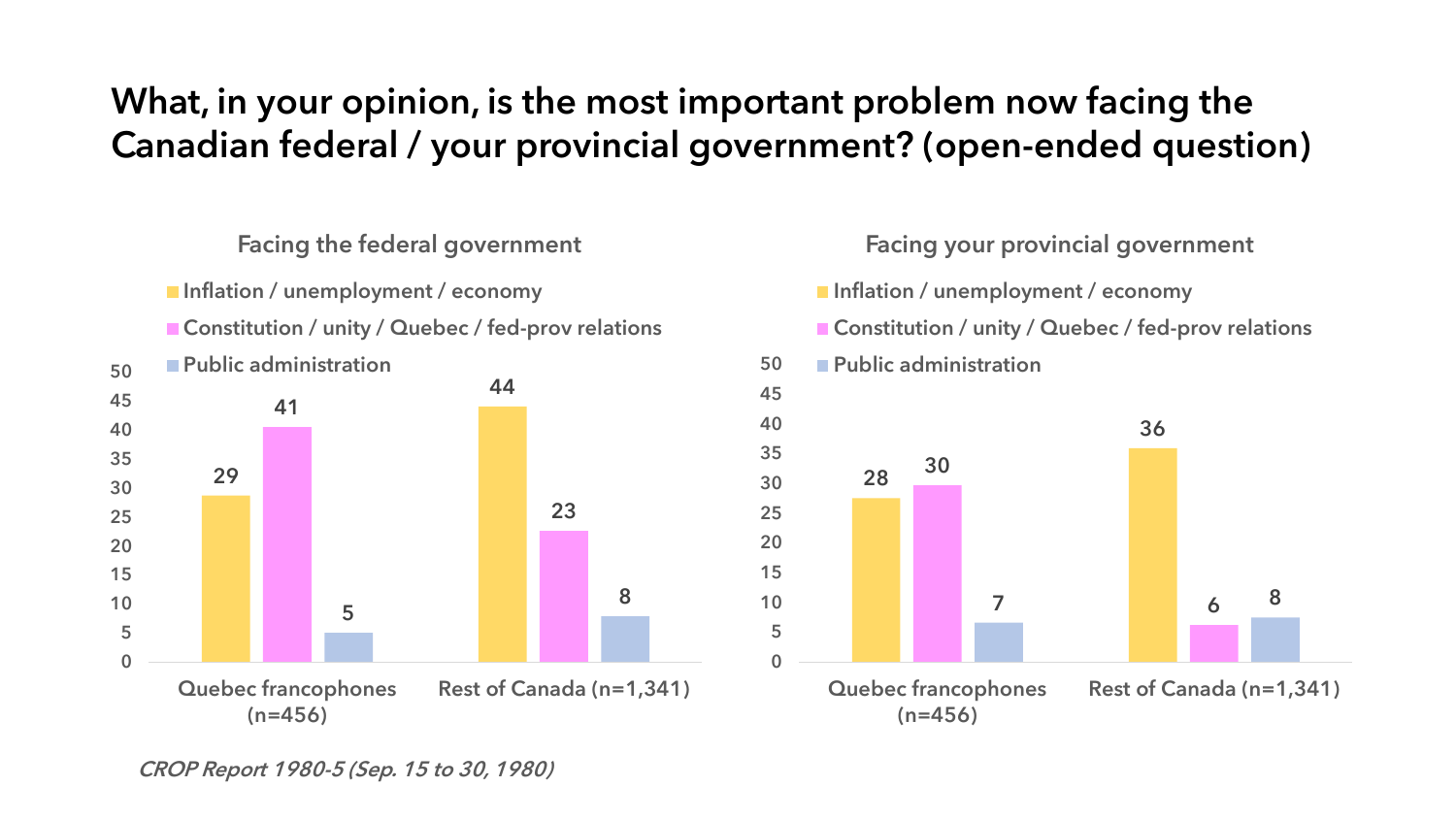#### Support for patriation (whether or not other changes agreed to)

Subsample: respondents who had heard of the September 1980 constitutional conference

CROP Report 1980-5 (Sep. 15 to 30, 1980)



Whether or not basic constitutional reform is agreed upon, the federal government has indicated it would go to London to at least bring Canada's constitution home from England. Do you agree strongly, agree somewhat, disagree somewhat or disagree strongly that the federal government should at least bring Canada's constitution home from England, whether or not there is constitutional reform?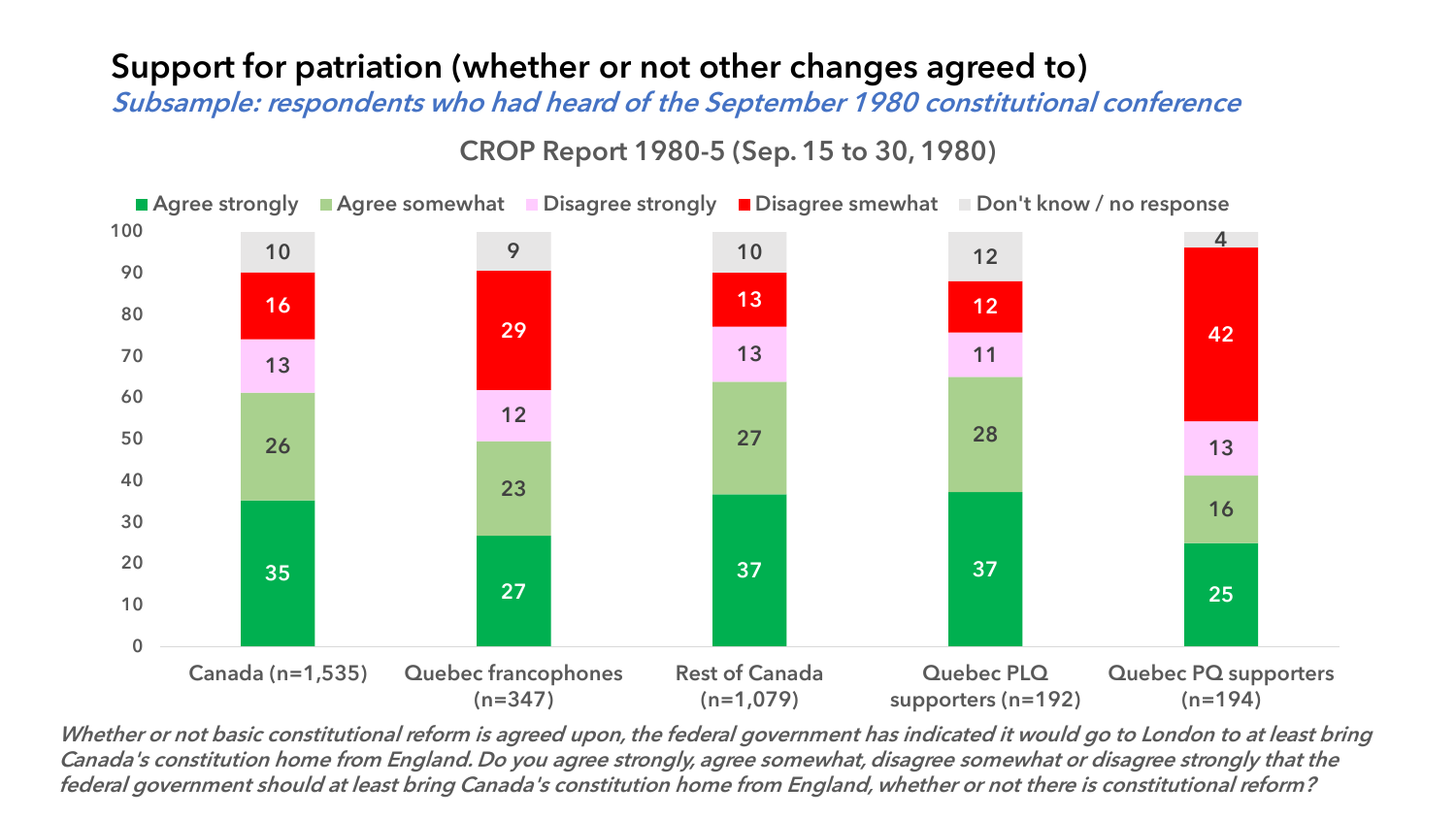#### Support for elements of proposed Constitutional package: patriation Subsample: eligible voters

CROP Report 1981-3 (April 15 to May 14, 1981)



Canada (n=1,871) Quebec francophones (n=460) Rest of Canada (n=1,287)

For each of the following three basic parts of the Constitutional proposals, please tell me whether you strongly support, somewhat support, somewhat oppose or strongly oppose it. Patriation of the Constitution, that is, bringing it home from England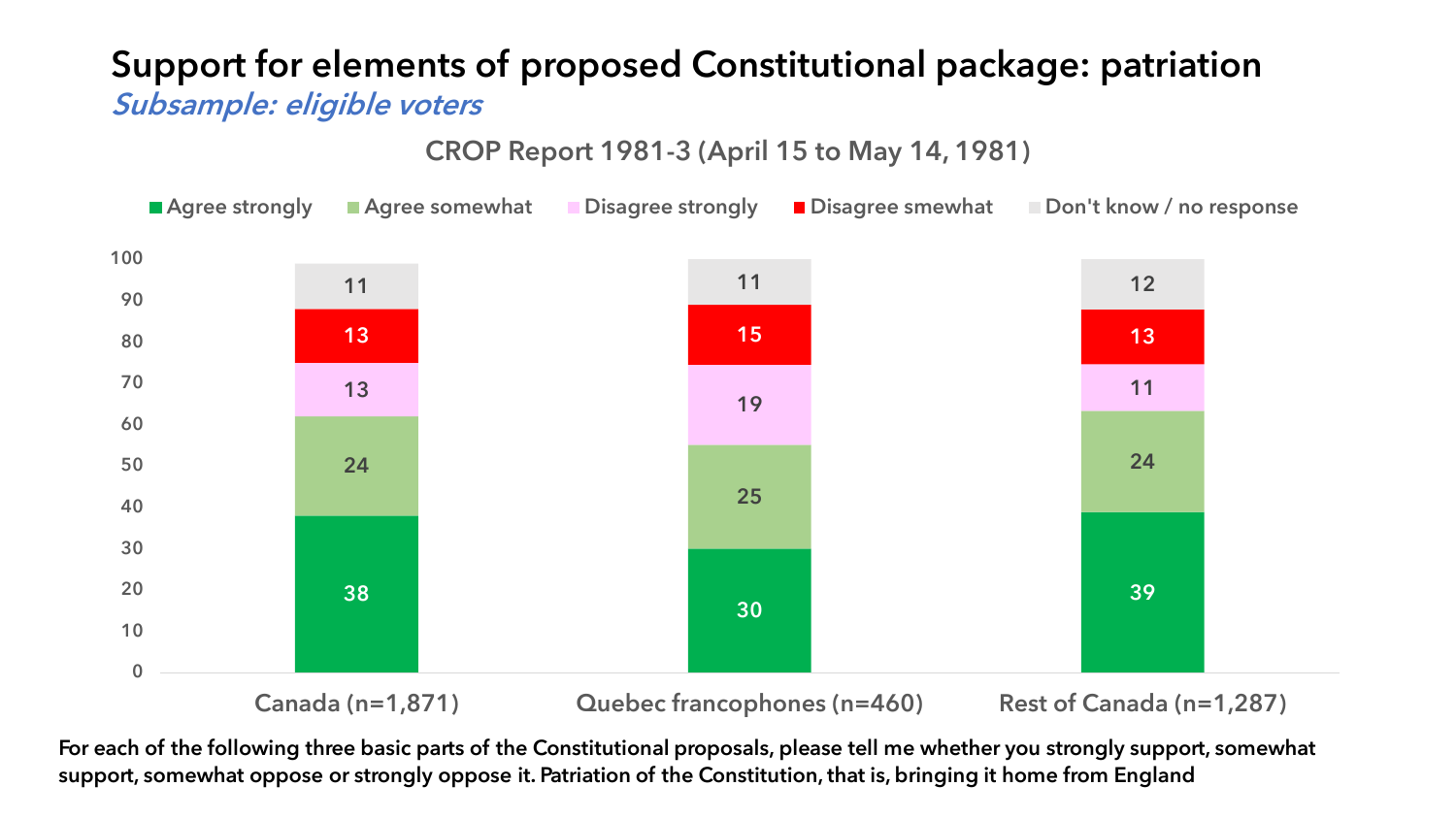#### Support for elements of proposed Constitutional package: amending formula Subsample: eligible voters

CROP Report 1981-3 (April 15 to May 14, 1981)



Canada (n=1,871) Quebec francophones (n=460) Rest of Canada (n=1,287)

For each of the following three basic parts of the Constitutional proposals, please tell me whether you strongly support, somewhat support, somewhat oppose or strongly oppose it. An amending formula, which gives the major geographic regions a veto power regarding future changes to the Constitution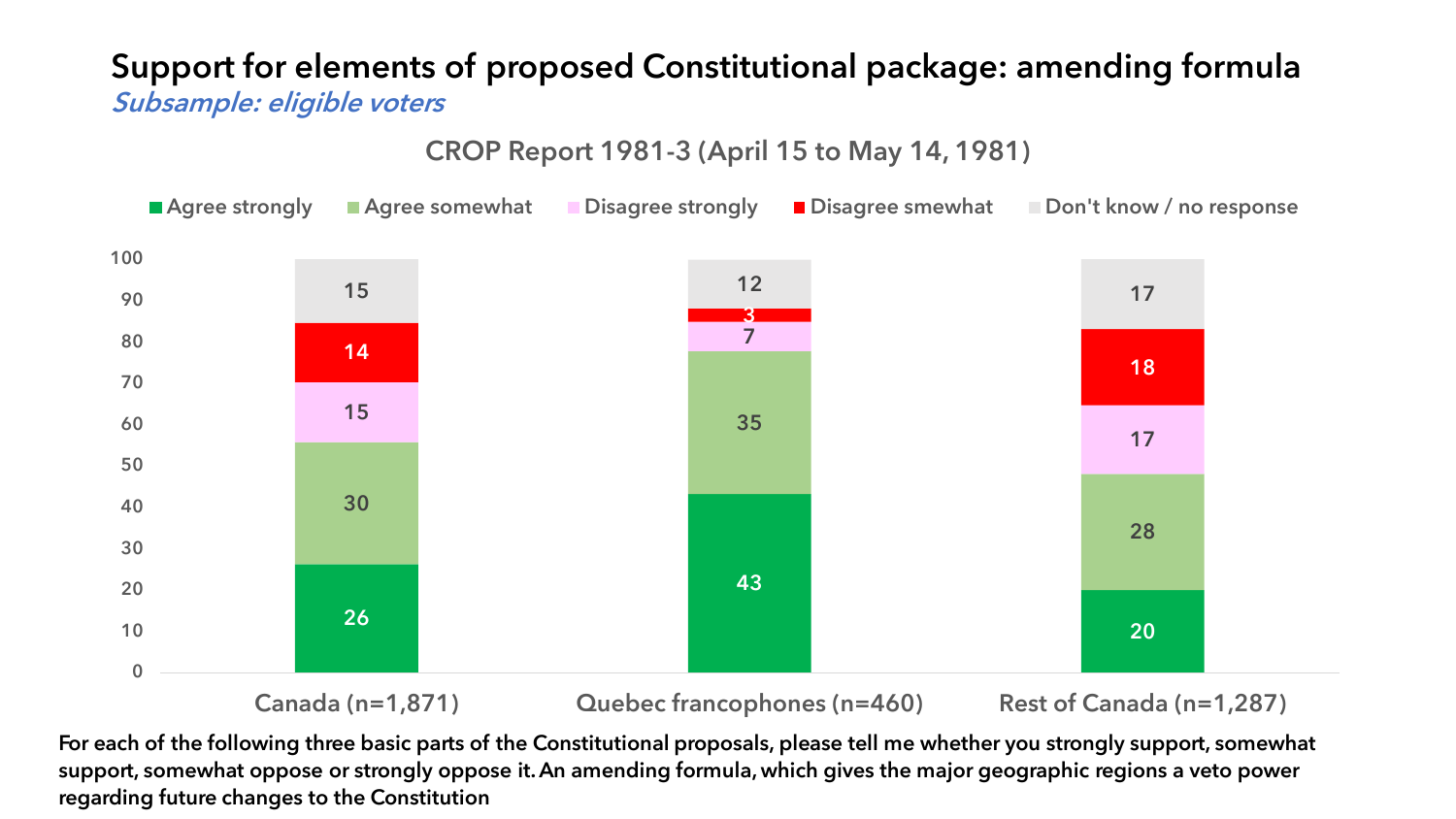#### Support for elements of proposed Constitutional package: Bill of Rights Subsample: eligible voters

CROP Report 1981-3 (April 15 to May 14, 1981)



Canada (n=1,871) Quebec francophones (n=460) Rest of Canada (n=1,287)

For each of the following three basic parts of the Constitutional proposals, please tell me whether you strongly support, somewhat support, somewhat oppose or strongly oppose it. A Bill of Rights, which would provide individual Canadians with protection against unfair treatment by any level of government in Canada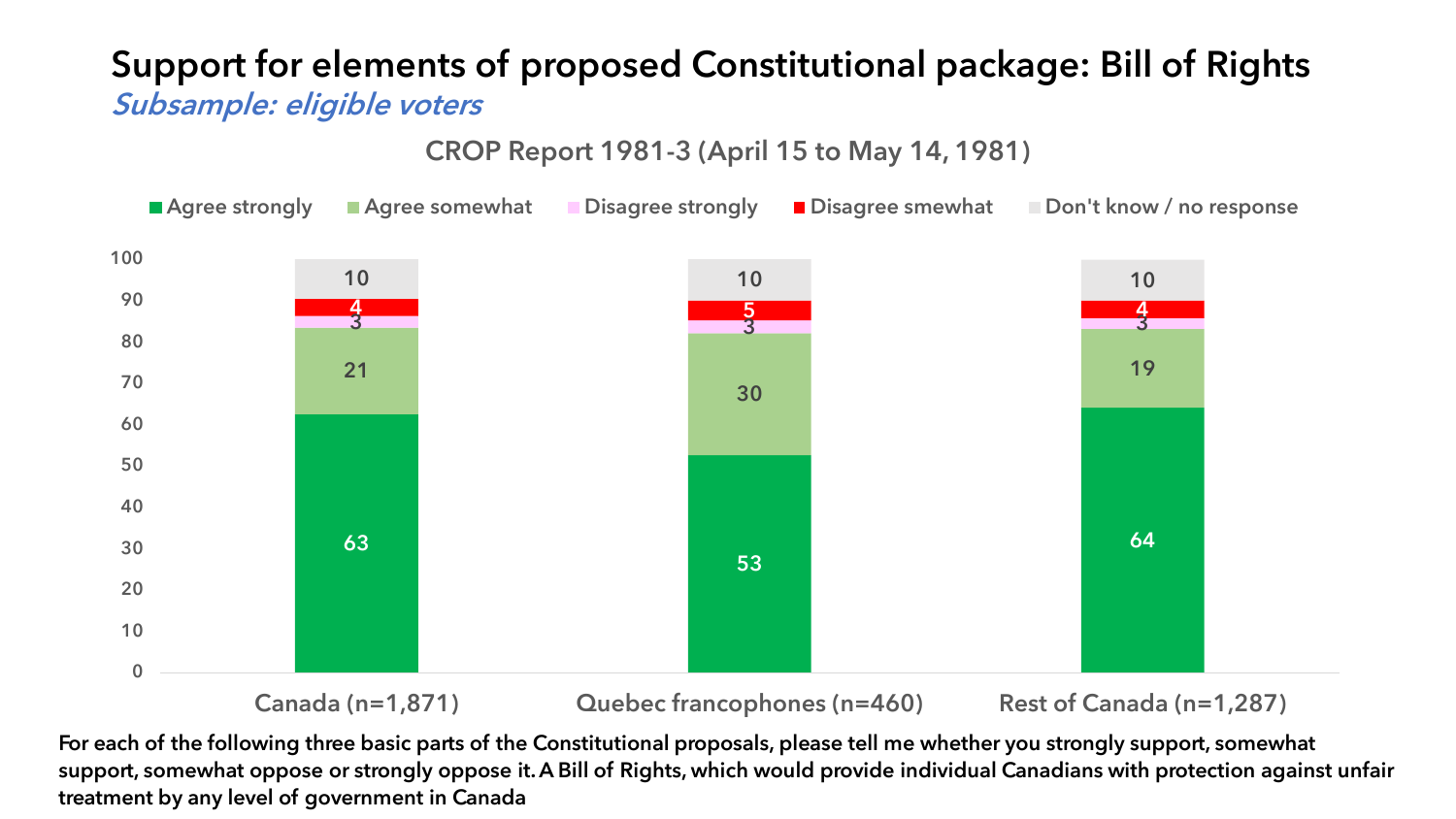#### Support for elements of proposed Constitutional package: agree Subsample: eligible voters

CROP Report 1981-3 (April 15 to May 14, 1981)

  $\Omega$  Patriation **Amending Formula** Bill of Rights ■ Canada (n=1,871) Duebec francophones (n=460) Rest of Canada (n=1,287)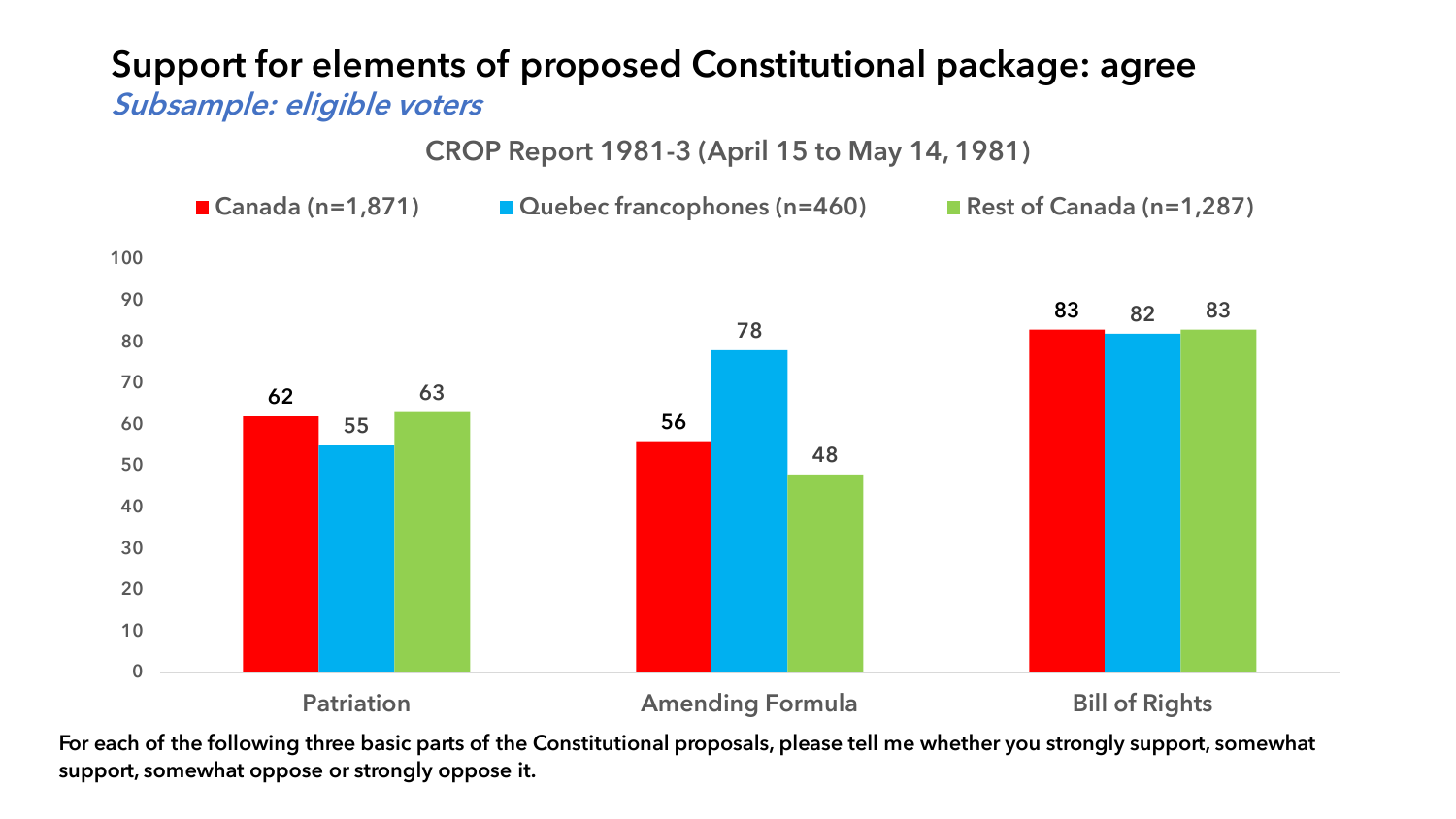# Support for elements of proposed Constitutional package: agree

Subsample: eligible voters

CROP Report 1981-3 (April 15 to May 14, 1981)

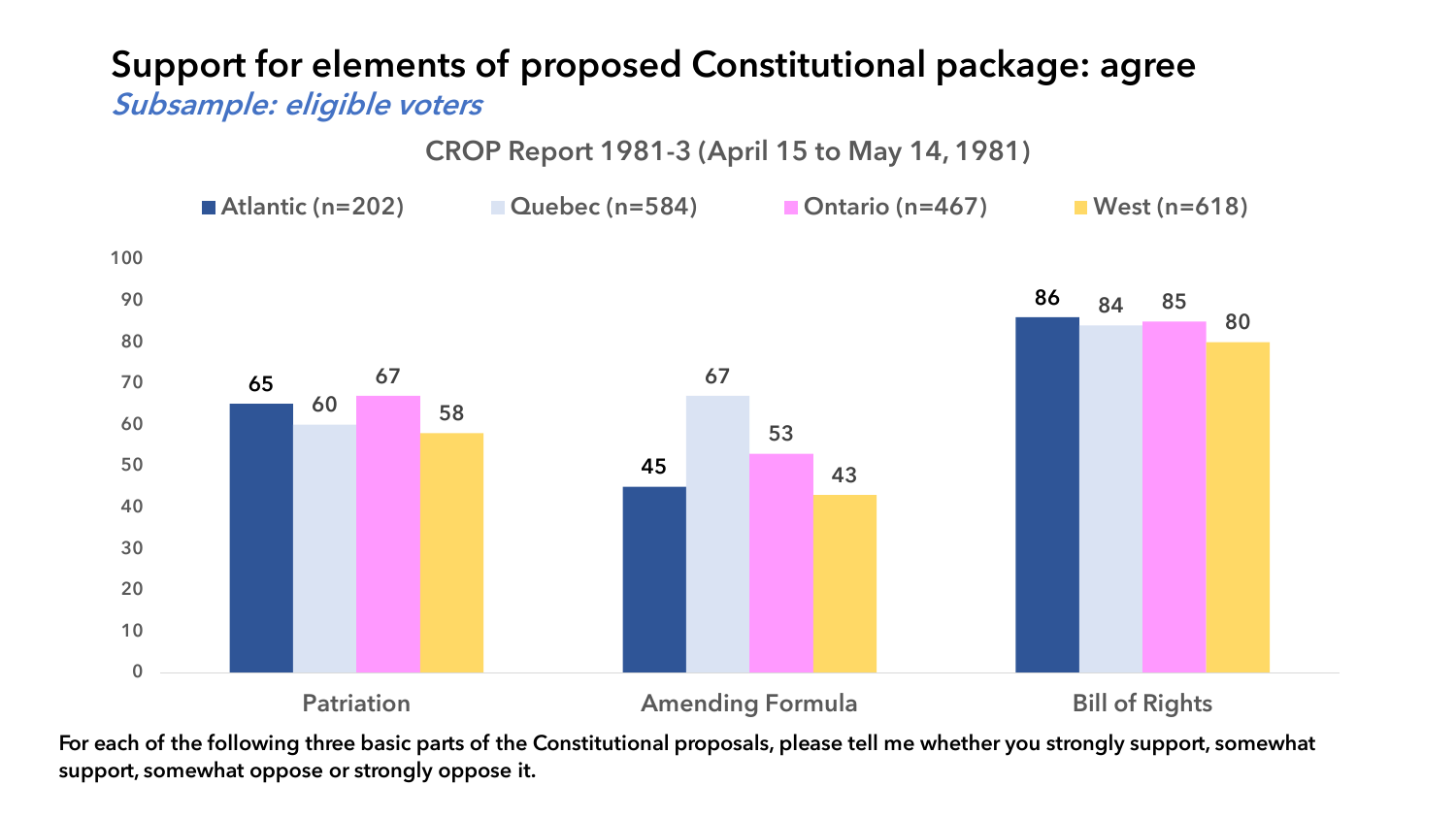Subsample: eligible voters

CROP Report 1981-3 (April 15 to May 14, 1981)

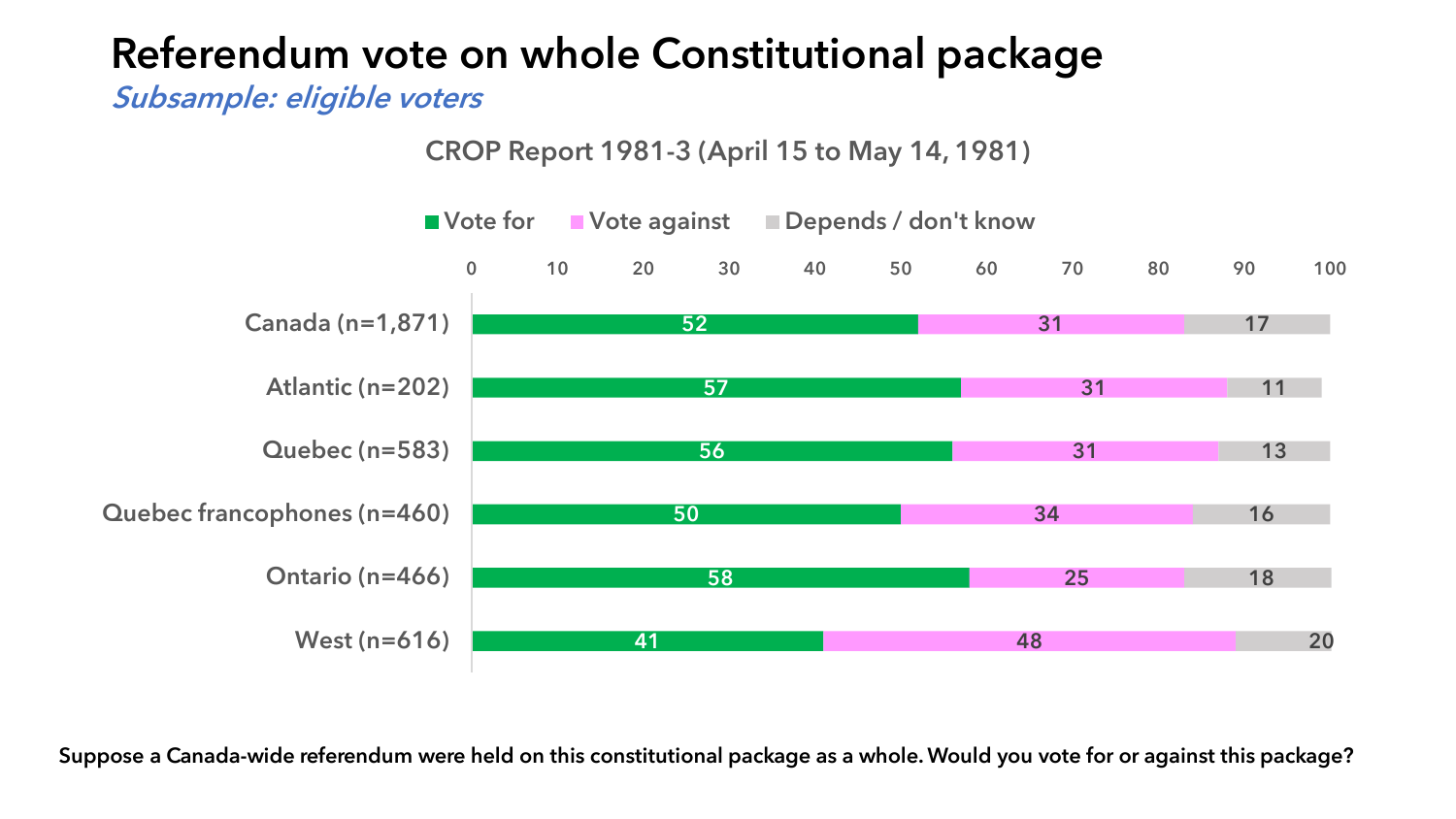### Support for a Charter of Human Rights

CROP Report 1981-4 (June 4 to 25, 1981)



As you may know, the federal government is proposing to include a Charter of Human Rights in the new Constitution. To what extent do you agree or disagree with this proposal?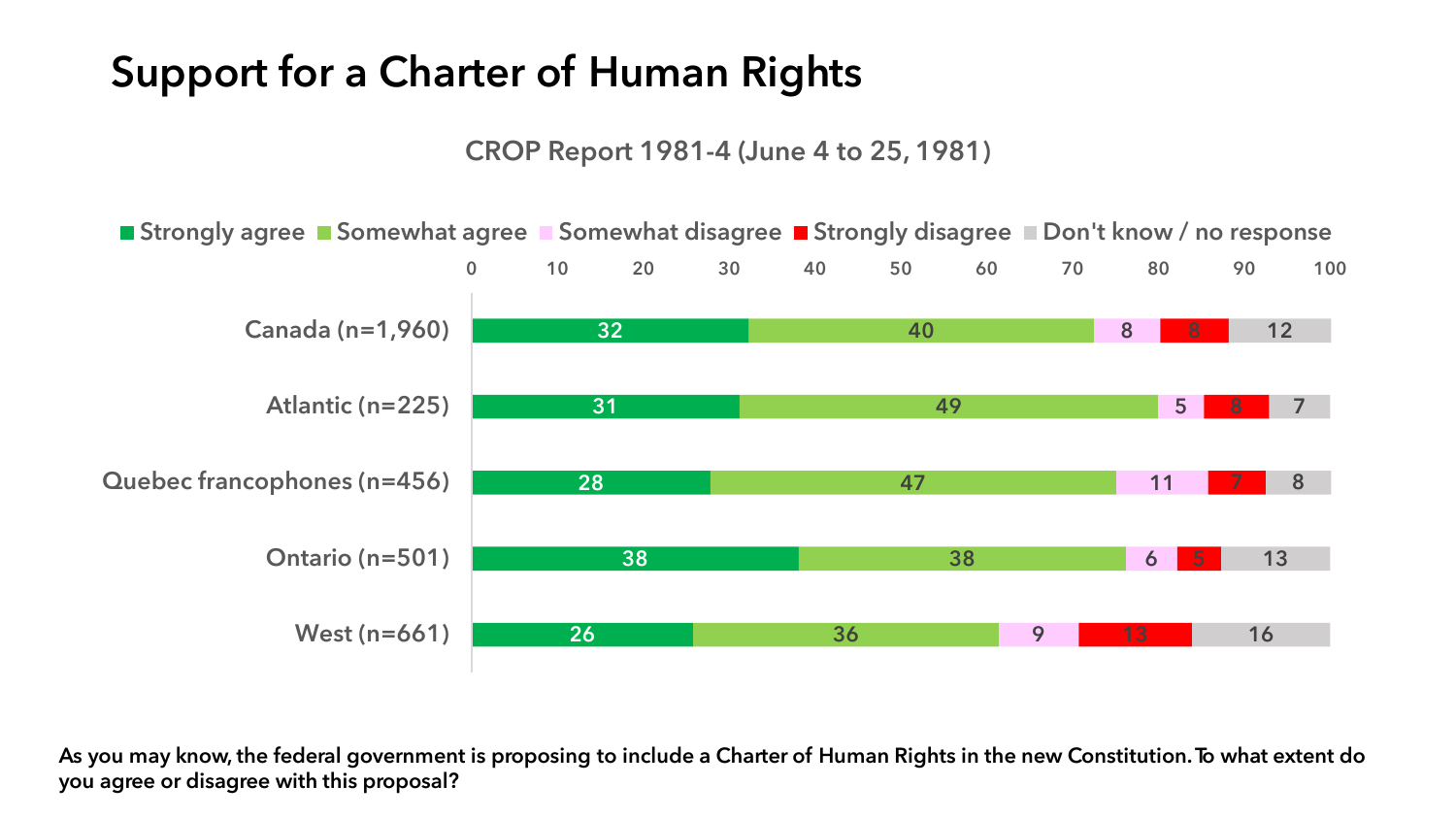#### Support for elements of proposed Constitutional package: agree Subsample: eligible voters

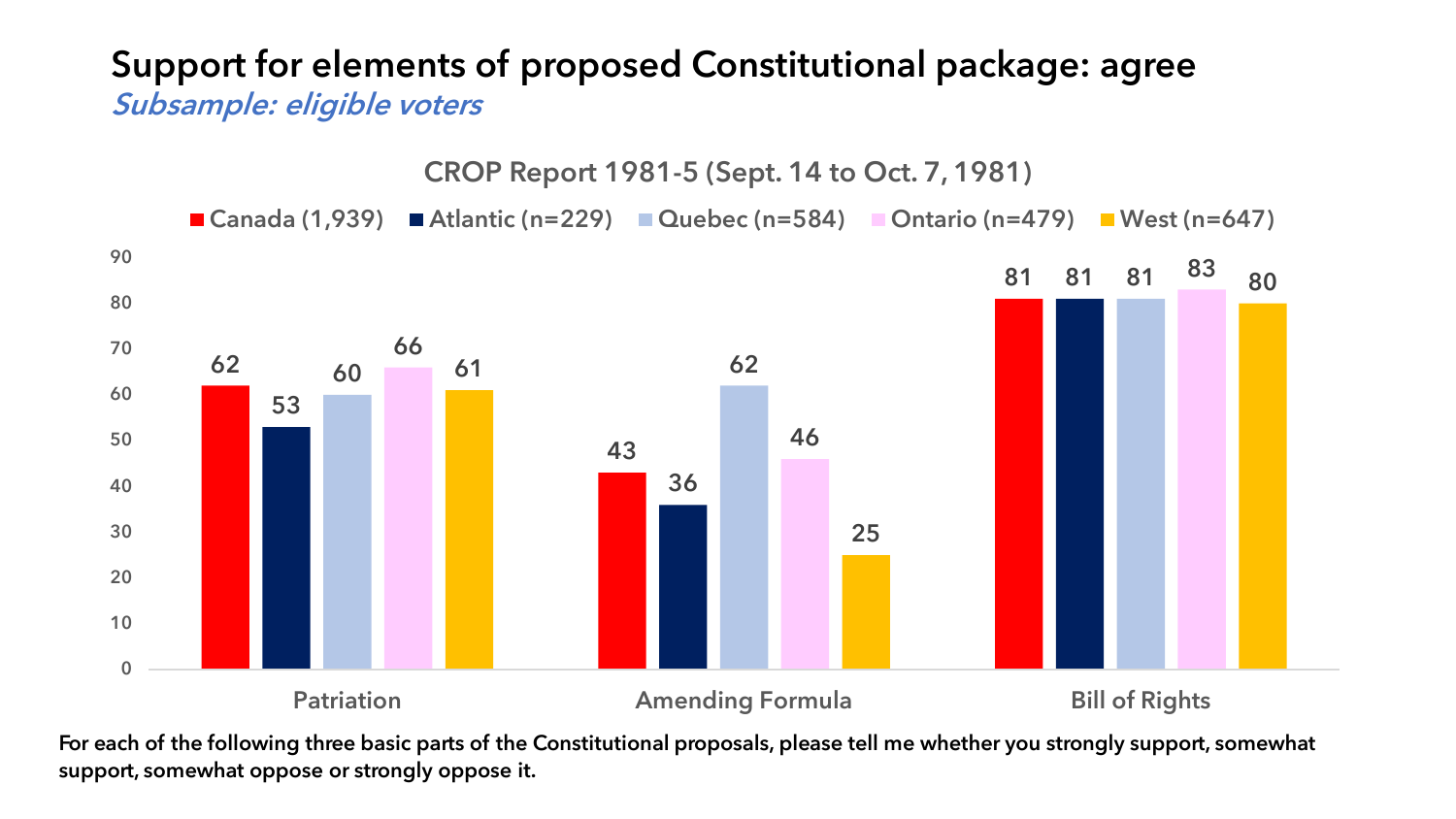#### Support for elements of proposed Constitutional package: agree Subsample: eligible voters

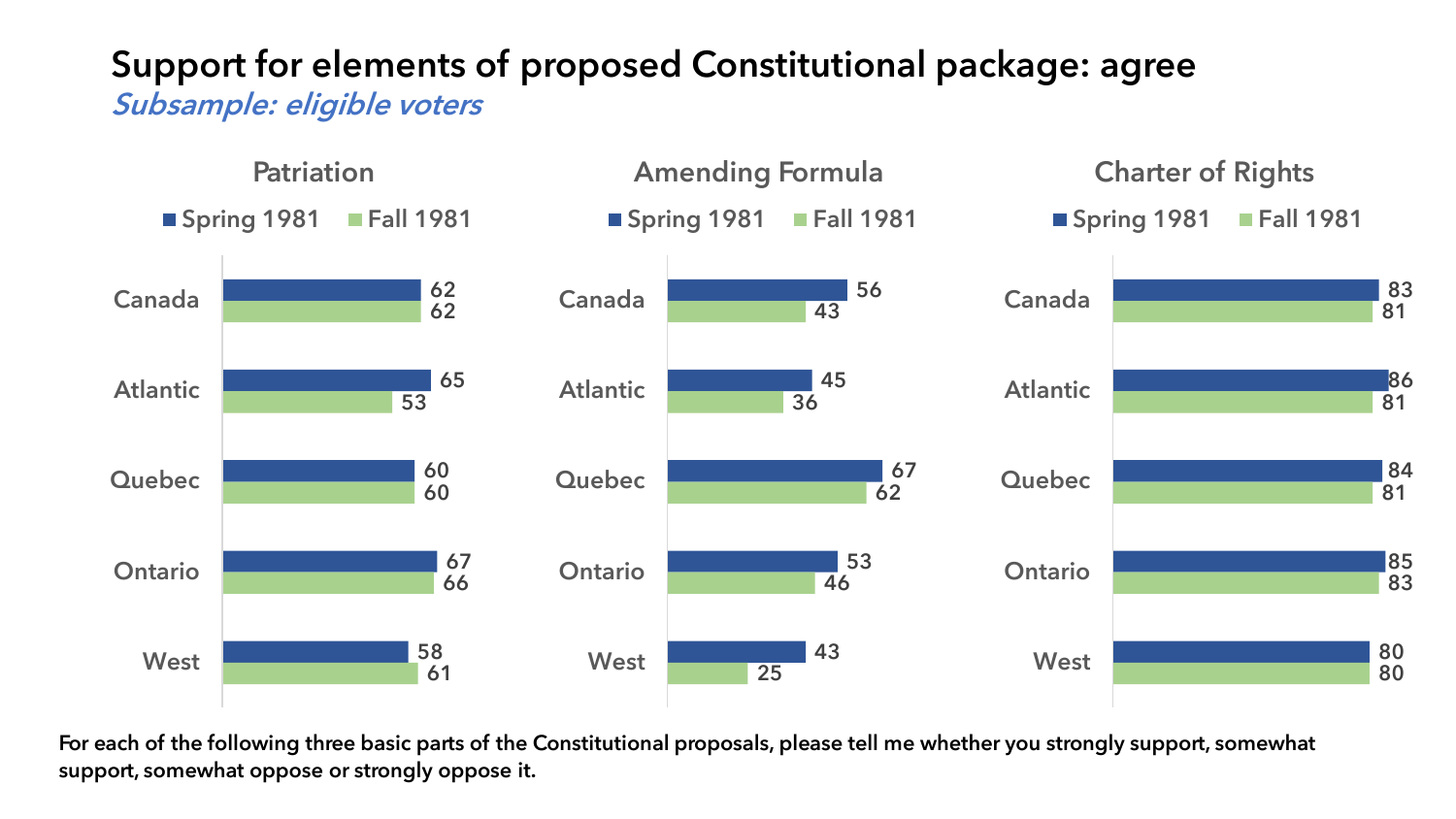Subsample: eligible voters

CROP Report 1981-5 (Sept. 14 to Oct. 7, 1981)

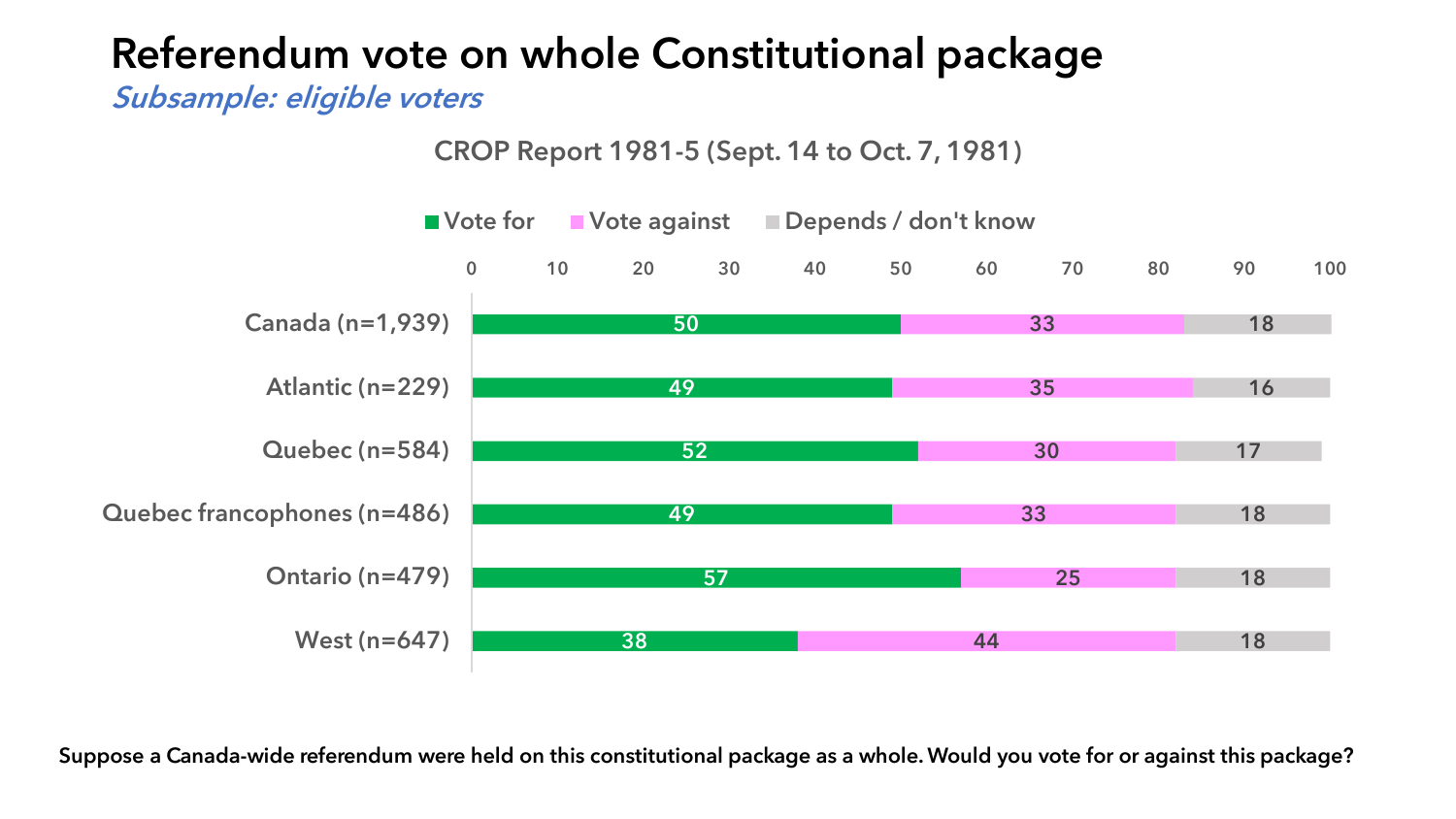Subsample: eligible voters

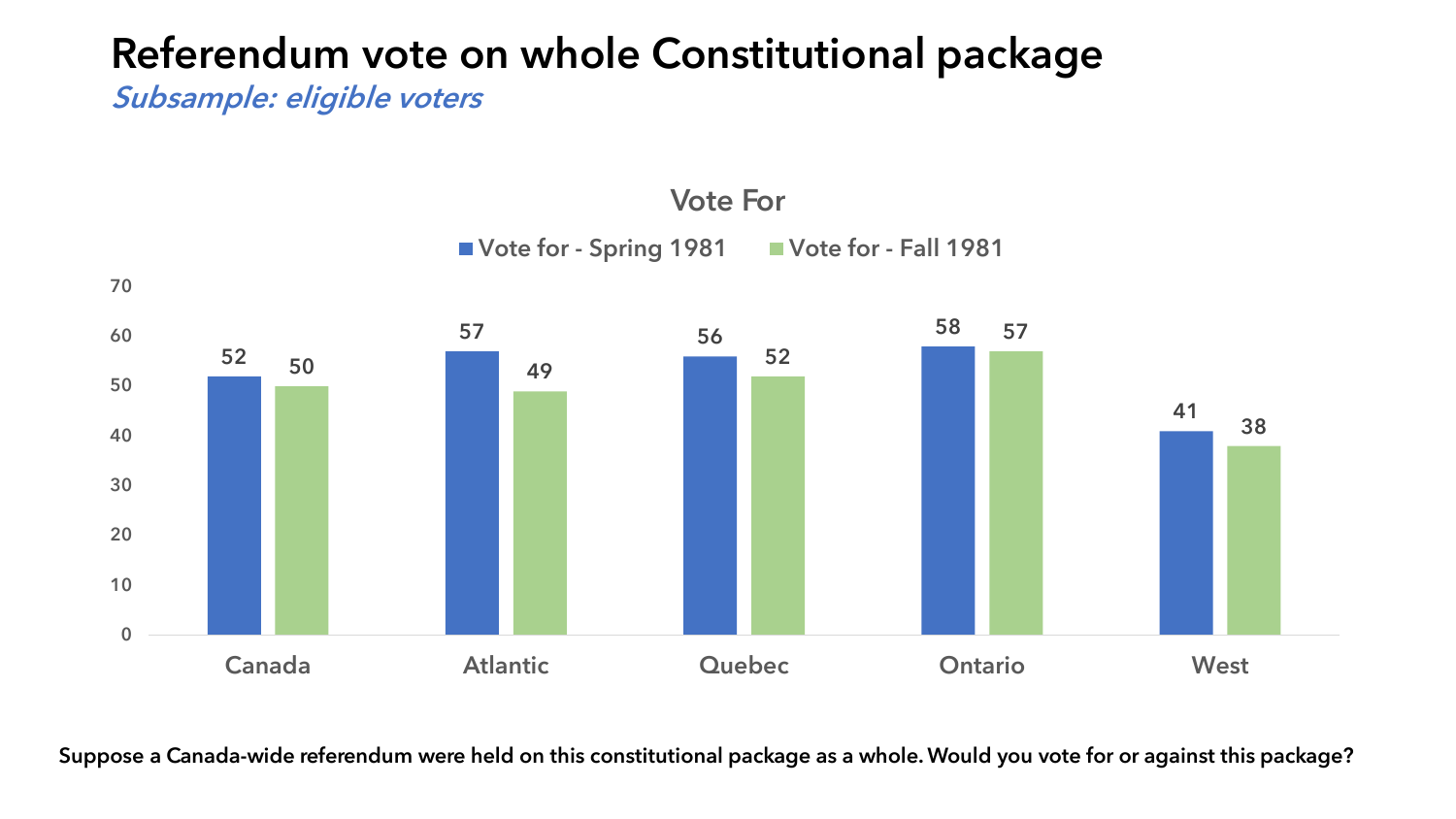Subsample: eligible voters

CROP Report 1981-5 (Sept. 14 to Oct. 7, 1981)

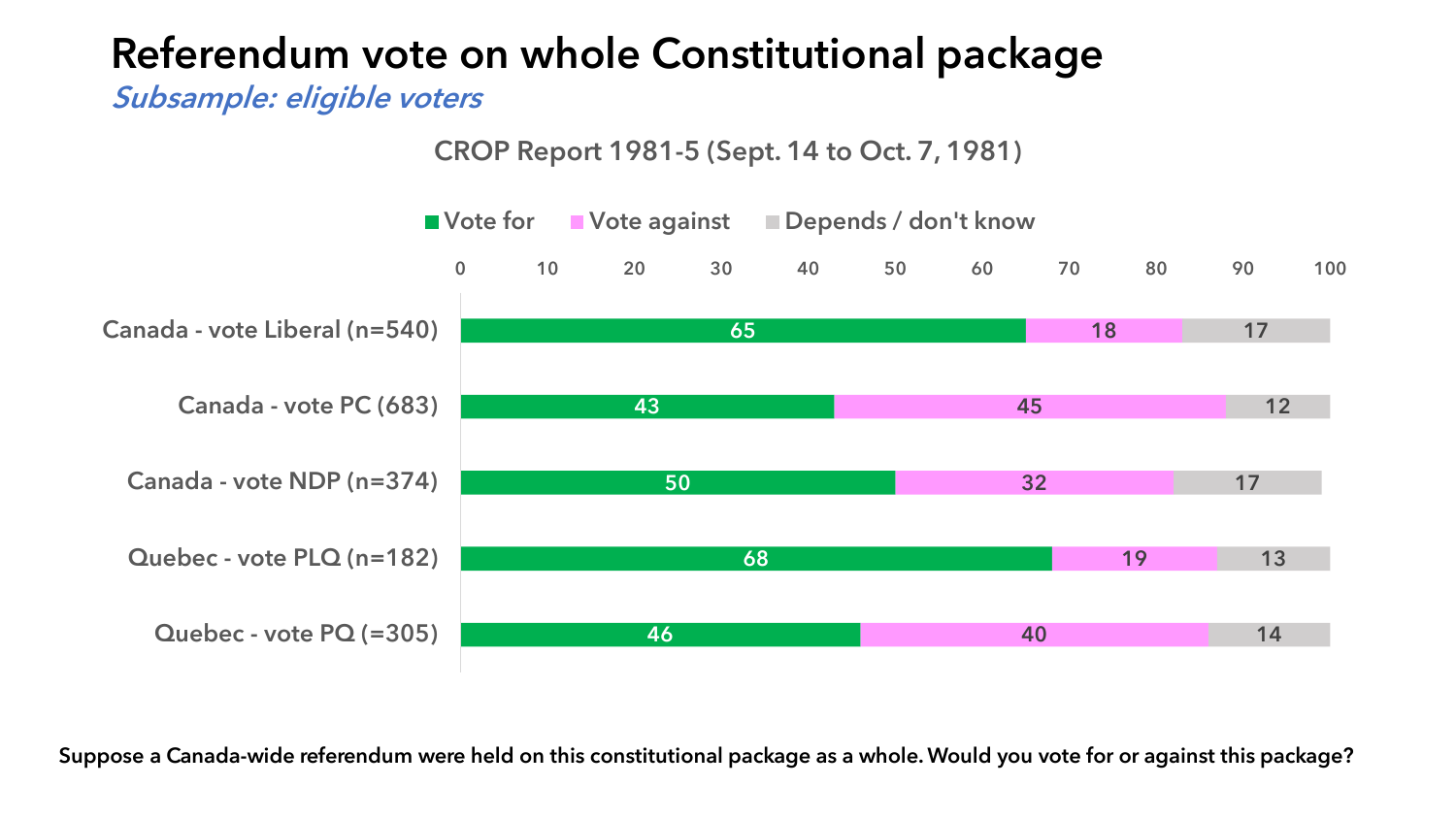### Support for elements of proposed Constitutional package: agree

#### Subsample: eligible voters

CROP Report 1981-5 (Sept. 14 to Oct. 7, 1981)

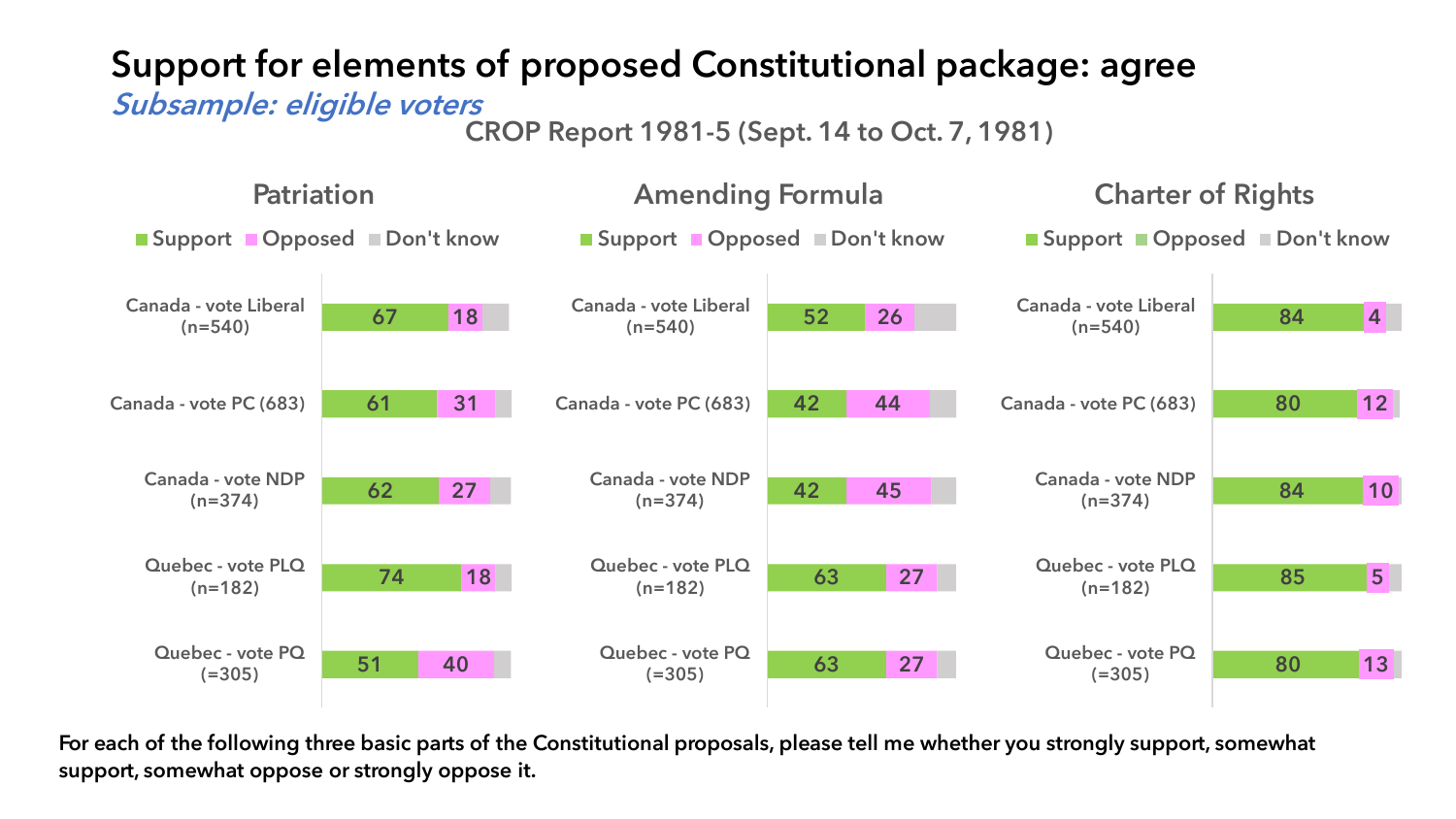# Impact of Constitutional package on national unity

Subsample: eligible voters

CROP Report 1981-5 (Sept. 14 to Oct. 7, 1981)



Suppose that this constitutional package becomes adopted. Over the next five years, do you think this would be more likely to unite Canadians or divide them?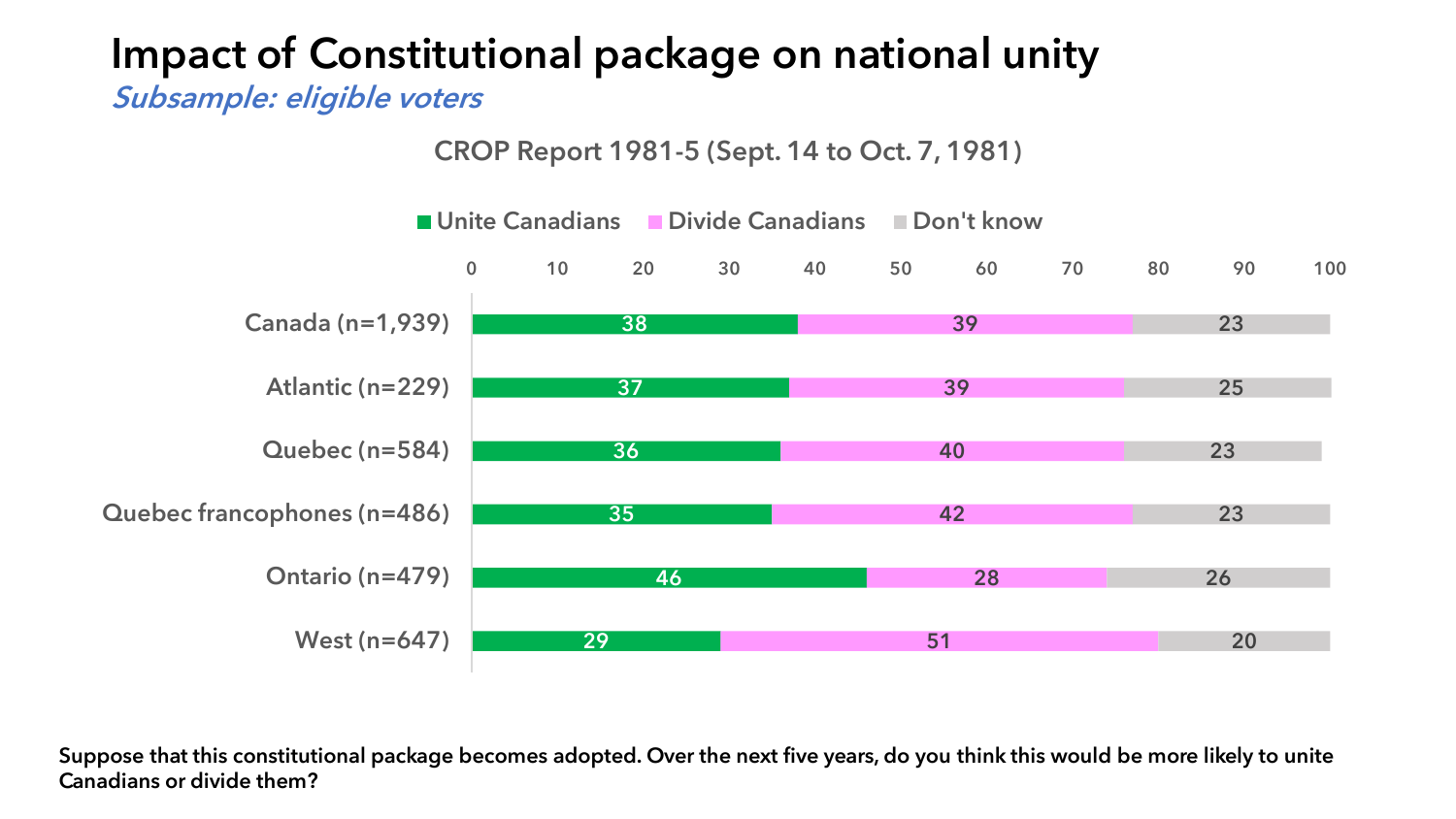### Impact of Constitutional package on national unity

Subsample: eligible voters

CROP Report 1981-5 (Sept. 14 to Oct. 7, 1981)



Suppose that this constitutional package becomes adopted. Over the next five years, do you think this would be more likely to unite Canadians or divide them?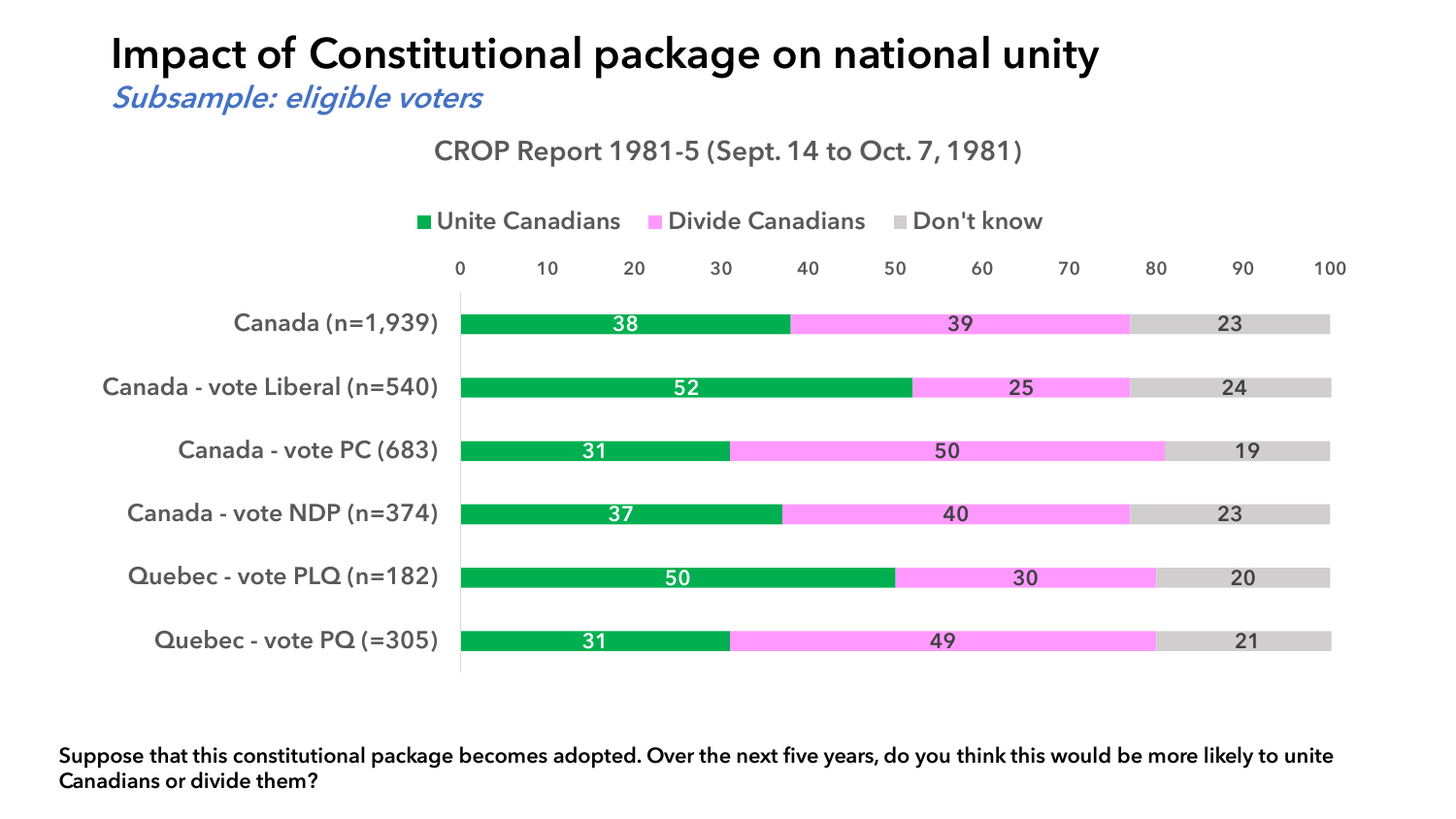### What, in your opinion, is the most important problem now facing the Canadian federal government? (open-ended question)

CROP Report 1982-1 (Nov. 18 to Dec. 16, 1981)

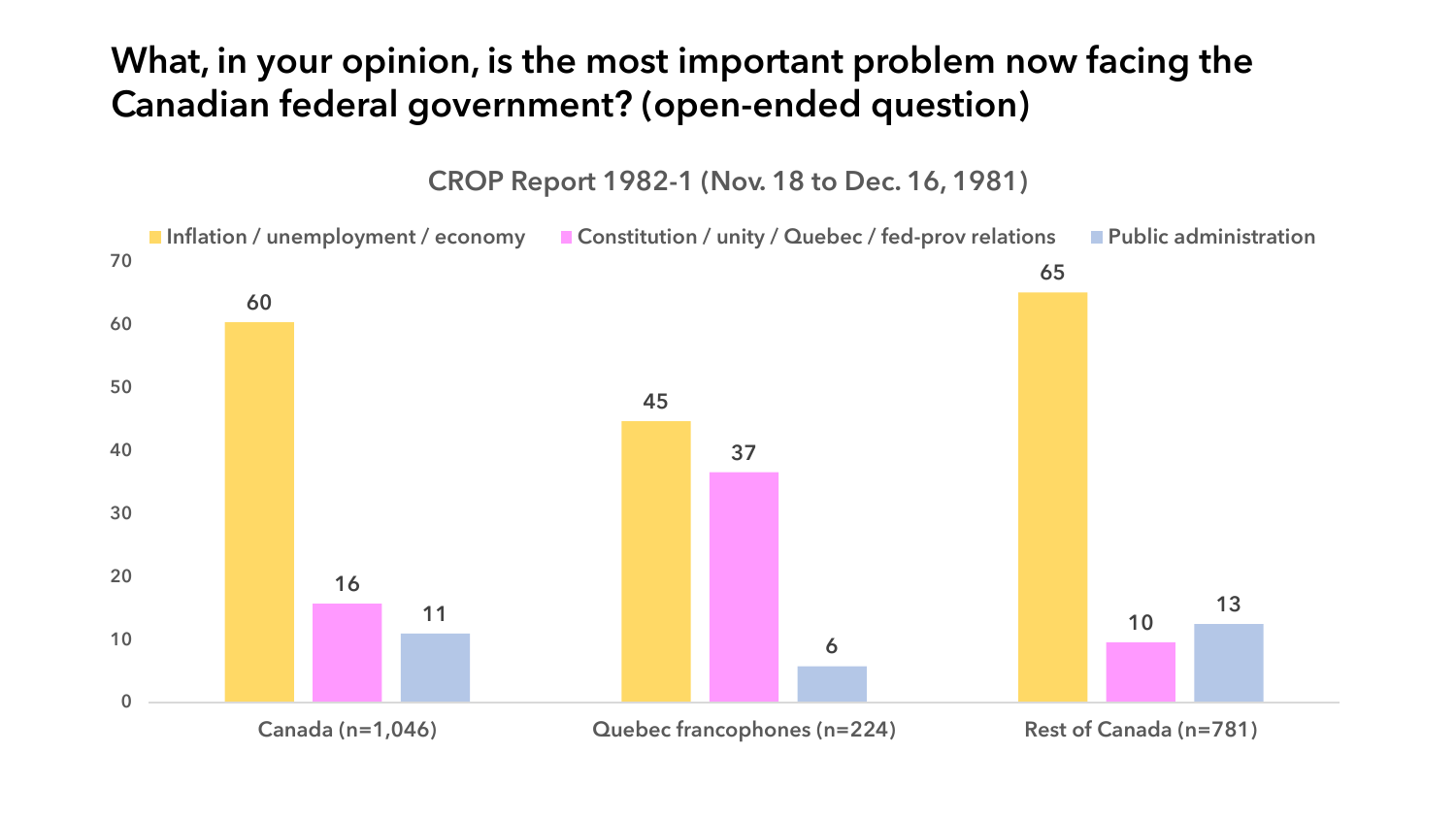### What, in your opinion, is the most important problem now facing your provincial government? (open-ended question)

CROP Report 1982-1 (Nov. 18 to Dec. 16, 1981)